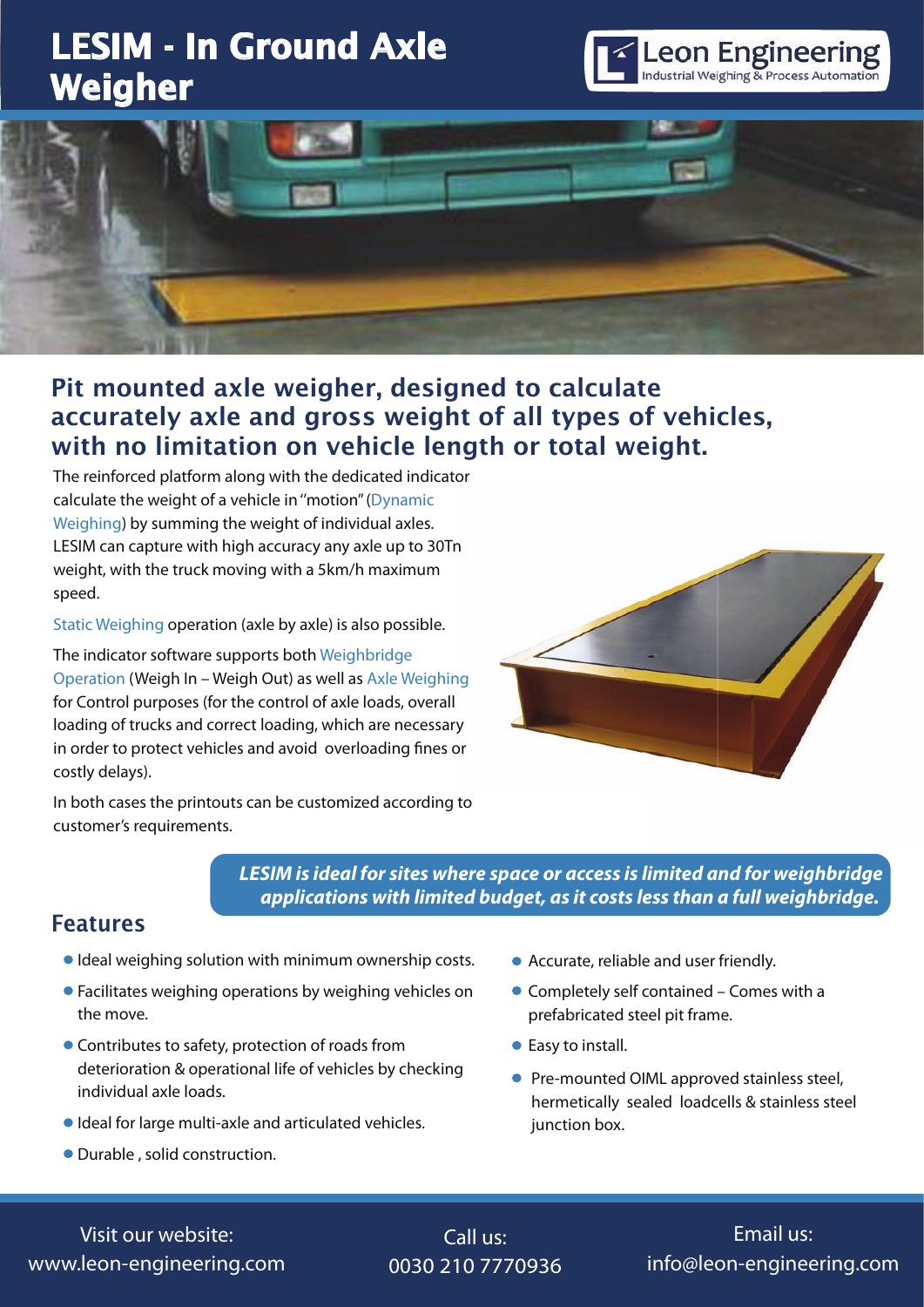## LESIM - In Ground Axle Weigher

| <b>Technical Specifications</b>     |                                                 |
|-------------------------------------|-------------------------------------------------|
| <b>Scale Size</b>                   | 3.20m x $1.05m \times 0.24m$                    |
| <b>Operational Platform Size</b>    | $3.00m \times 0.85m$                            |
| <b>Maximum Capacity</b>             | 30Tn per axle                                   |
| <b>Safe Overloading</b>             | 37Tn per axle                                   |
| <b>Load Cells</b>                   | 4 load cells, stainless steel, compression type |
| Load cell nominal value             | $15$ Tn                                         |
| <b>Static weighing accuracy</b>     | 10 kg (accuracy class III)                      |
| <b>Dynamic weighing accuracy</b>    | From 10 kg (accuracy class 0,5 or 1)            |
| <b>Maximum Vehicle Speed for in</b> | 5km/h for compatibility with OIML regulations   |
| motion weighing                     | Up to 10km/h also possible with less accuracy   |
| <b>Construction Material</b>        | ST 37 Steel                                     |
| <b>Shipping Weight</b>              | 1300 kg                                         |
| <b>Certification</b>                | OIML R76                                        |

#### *Application For Pit-mounted Installation*



### *LD5218 with Dynamic Axle Weighing Software*

- *Desk Mounted, powder coated aluminium ( IP40)*
- *Dimensions (mm):206(L)x140(H)x135(W)*
- *16 character, LCD, backlit display, 14.5mm digit height*
- *Pseudo-alphanumeric membrane keyboard of 27 keys, with tactile feedback*
- *RS232 , RS485 standard ports*

*1 x digital input, 2 x digital outputs (programmable as set points or other control outputs)*

*Axle weights are registered and transmitted automatically*

```
* WEIGHING TICKET * N:00001
DATE:14-01-13 TIME:09:31:05
INSTRUMENT I.D: 123456
OPERATOR CODE : ABCDEF
VEHICLE REG.Nr: AB 1234
                ----------------------------
AXLE:01 26680kg
AXLE:02 15110kg
   -AXLES:02 41790kg 5km/h
DIRECTION: RIGHT
DATE:14-01-13 TIME:09:31:38
SIGNATURE:
```
*Sample Axle weighing ticket (control of axle loads)*

| DATE: 16-05-13 16:00 N:00126           |
|----------------------------------------|
| VEHICLE : AB1234<br>MF:054             |
| CLIENT<br>: SMITH<br>PRODUCT : SAND BB |
| AXLE 01 : 6000kg                       |
| AXLE 02 : 8000kg                       |
| AXLE 03 : 9000kg                       |
| AXLE 04 : 9000kg                       |
| 2nd WEIGHT: <32000>kg 16-05-13         |
| 1st WEIGHT: 15000 kg 16-05-13 15:46    |
| NET WEIGHT: 17000<br>kq                |

#### *Sample ticket Weighbridge mode (2nd weighing ticket)*

Visit our website: www.leon-engineering.com

Call us: 0030 210 7770936

Email us: info@leon-engineering.com